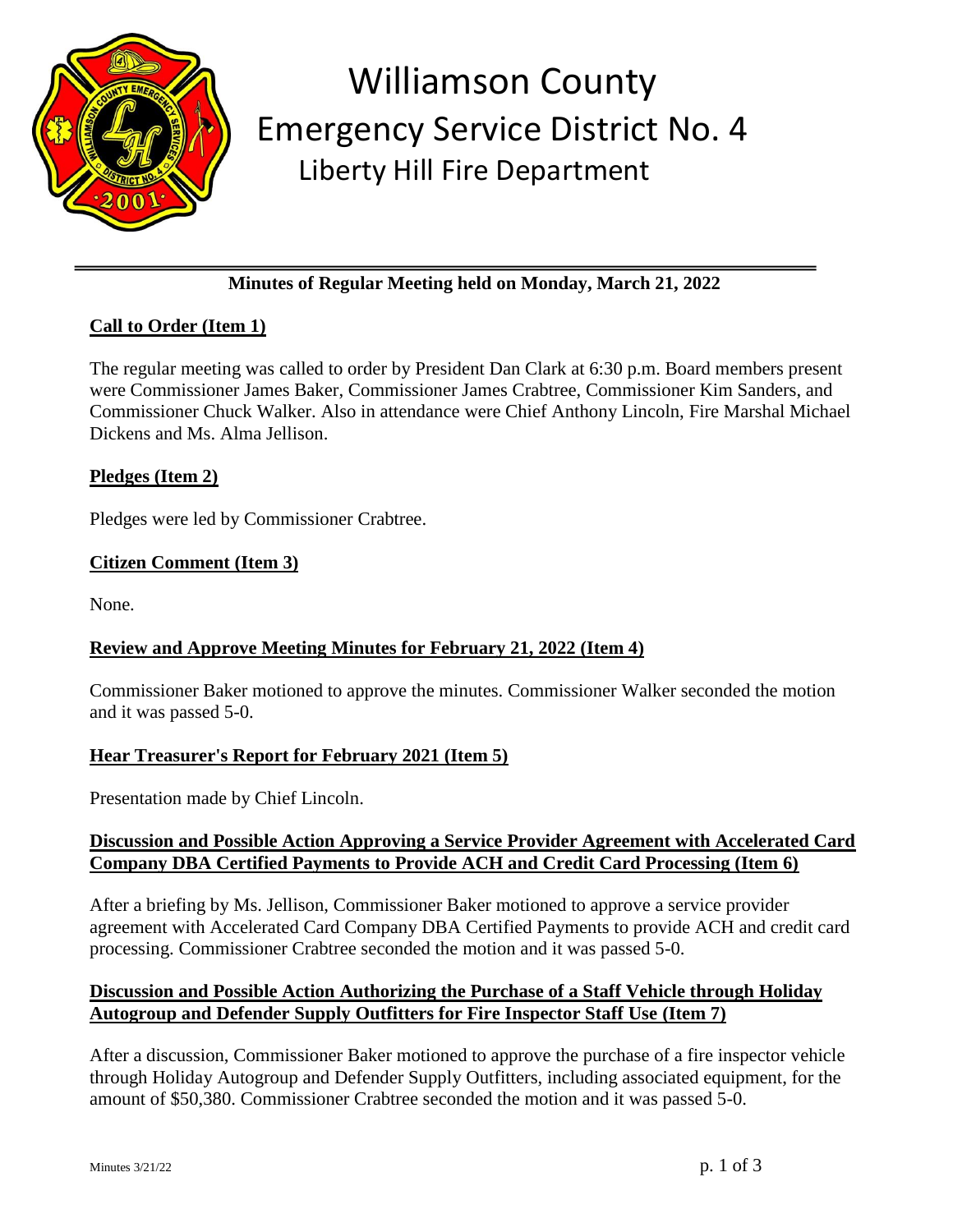

# Williamson County Emergency Service District No. 4 Liberty Hill Fire Department

#### **Discussion and Possible Action Authorizing the Purchase of Brush Type Fire Apparatus through Siddons-Martin Emergency Group (Item 8)**

After a discussion about planning for the growth of the district, production delays, and the rising cost of vehicles, Commissioner Crabtree motioned to approve the purchase of two new brush type fire apparatus from Siddons-Martin Emergency Group valued at \$239,978 each. Commissioner Walker seconded the motion and it was approved 5-0.

#### **Discussion and Possible Action Authorizing a Resolution Adopting Prevailing Wage Rates (Item 9)**

After a discussion of construction for future fire stations and laws about the building of public buildings, Commissioner Baker moved to approve the resolution adopting prevailing wage rates. Commissioner Sanders seconded the motion and it was passed 5-0.

#### **Discussion and Possible Action on Changes and Updates to the Fire Code and Associated Fee Schedules Including a Resolution (Item 10)**

Tabled.

#### **Discussion and Possible Action on Purchasing of Property, Status of Design, Architectural and Engineering Work, Architectural and Engineering Consultants, and Construction on Fire Stations #3 and #4, and Associated Funding (Item 11)**

No formal update was made. The board and the chief spoke about land, potential locations, and growth in the district. No action was taken.

#### **Receive Monthly Report from the Fire Chief Regarding Emergency Operations, Response Times, Call Volume, Training, Management Activities, and Personnel and Consider Taking Related Actions (Item 12)**

Chief Lincoln provided a detailed overview of the previous month. No action taken.

#### **Announcements (Item 13)**

The next regular meeting will be held at 6:30 p.m. on Monday, April 18, 2022.

#### **Executive Session (Item 14)**

The board entered into executive session at 7:19 p.m. in order to discuss a legal matter.